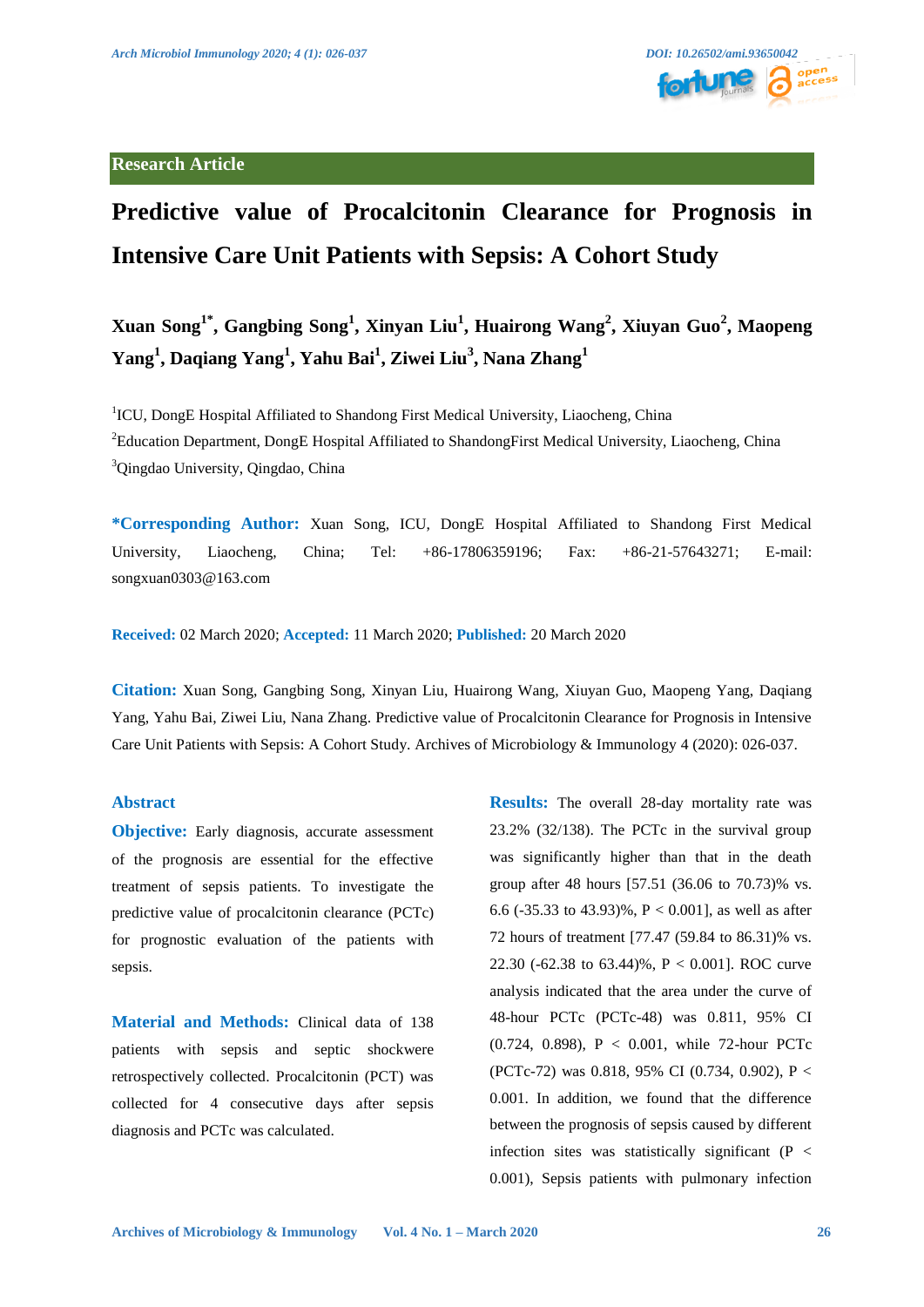showed the worst prognosis compared with urinary tract infection and abdominal infection.

**Conclusion:** PCTc can be an important indicator to evaluate the prognosis in patients with sepsis. PCTc and infection site are risk factors for the prognosis in patients with sepsis.

**Keywords:** Sepsis; Septic shock; Procalcitonin clearance (PCTc); Procalcitonin (PCT); APACHE II score; Prognosis.

### **Introduction**

Sepsis is defined as life-threatening organ dysfunction caused by a dysregulated host response to infection, which has emerged as a huge therapeutic challenge for clinicians[1]. The incidence of sepsis has significantly increased over the past 30 years due to aging, increased use of immunosuppressive drugs, and the wide spread multi-drug resistant bacterial strains causing infections[2]. However, diagnosis of sepsis is challenging due to similar manifestations observed between systemic inflammatory response syndrome (SIRS) and non-infectious diseases[3, 4].

Severe sepsis and septic shock are the most leading causes of death in critically ill ICU patients, with a hospital mortality rate ranging from 30% to 50% [5, 6]. In addition, due to the long term treatment and expensive hospitalization in such patients, an accurate and effective evaluation of their prognosis is of great significance[7]. Commonly used inflammatory indicators, such as white blood cell count. C-reactive protein, erythrocyte sedimentation rate and PCT, have been widely used in the early diagnosis of sepsis, of which PCT is internationally recognized as an effective monitoring indicator of sepsis due to its high sensitivity and specificity, and is also of significance in the evaluation of prognosis[8].

Procalcitonin (PCT) is a glycoprotein precursor polypeptide of calcitonin. Under normal conditions, all PCT are cleared by the body to undetectable levels in the serum of healthy individuals. However, in severe bacterial infection, macrophages and monocytes in the liver, lymphocytes and endocrine cells in the lung and intestinal tissues can also synthesize and secrete procalcitonin under the action of endotoxin, TNF- $\alpha$ and IL-6, serum PCT can even rise rapidly to above 100 ng / mL[9, 10], and there is a dynamic trend in the body. During the inflammatory process caused by sepsis, the initial absolute peak value of PCT occurs at 6-24 hours and has a half-life of around 24---35h. PCT has high sensitivity and specificity in the diagnosis of sepsis and has been reported to be used as an important diagnostic indicator for sepsis[11]. Most studies have shown that a single measurement of PCT has a poor predictive value for mortality in patients with sepsis. ICU mortality is associated with sustained high PCT levels, suggesting that dynamic changes in PCT may be a more valuable biomarker for the diagnosis of sepsis patients[12, 13]. Dynamic assessment of PCT can provide more information about patient survival. The concept of PCTc has been introduced in several studies as a tool to monitor the evolution of PCT levels during sepsis[14, 15]. However, there are few studies on the predictive value of PCTc for prognosis in patients with sepsis. This study is aimed to compare the correlation between PCTc and prognosis at 48 hours and 72 hours after sepsis treatment.

# **Materials and methods Inclusion and exclusion criteria**

Patients with sepsis (including sepsis and septic shock) admitted to the ICU of DongE Hospital Affiliated to Shandong First Medical University from September 1, 2015 to September 1, 2018 was selected in this study. Inclusion criteria: (1) Age more than18 years; (2) All patients were in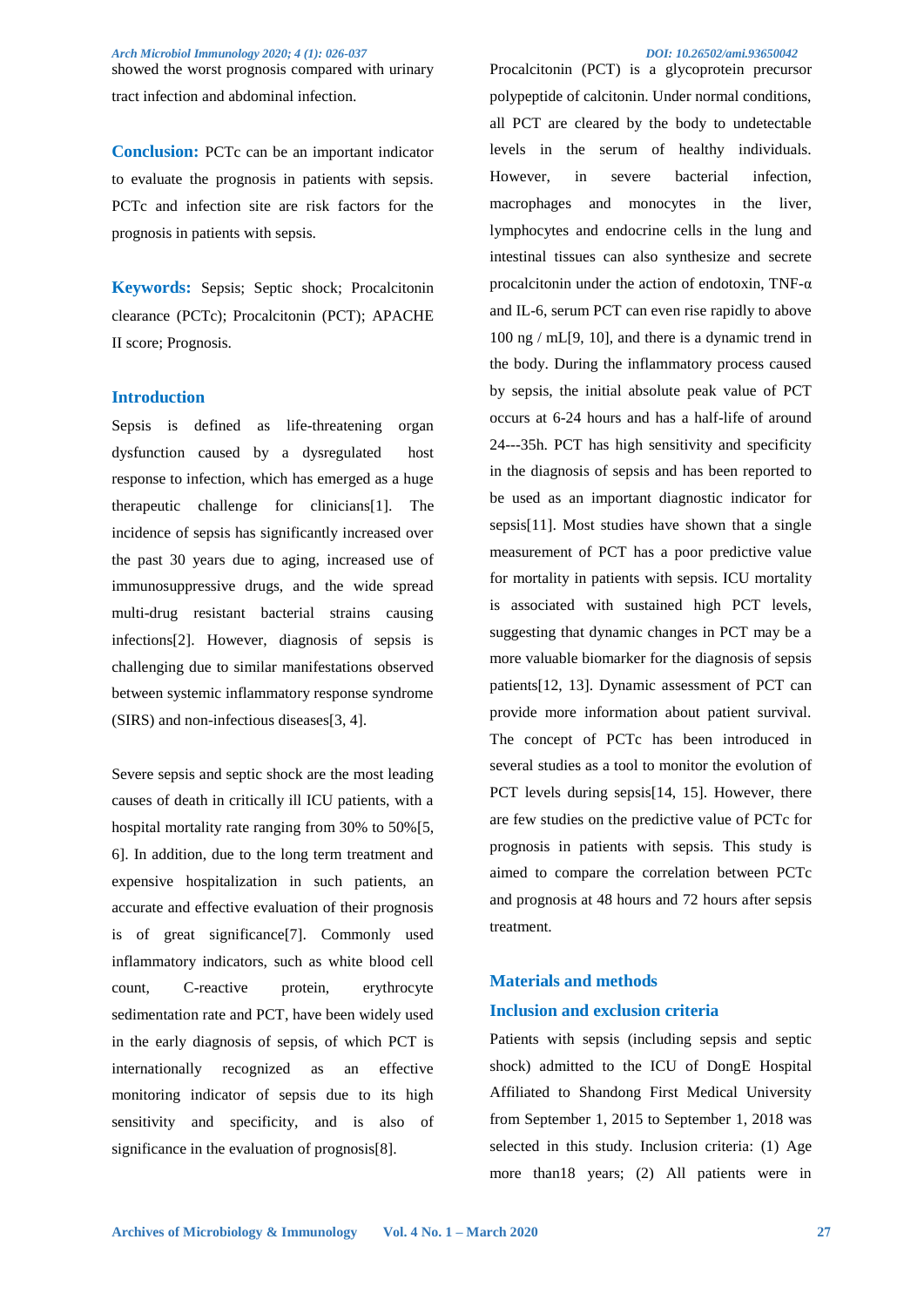accordance with the diagnostic criteria of the 2016 Surviving Sepsis Campaign: International Guidelines for the Management of Sepsis and Septic Shock $[16]$ ; (3) hospital ICU stay > 72h. (4) Patients with complete recorded clinical data. Exclusion criteria: (1) Patients with irreversible conditions when admitted to ICU, such as malignant tumors and chronic renal insufficiency, etc. (2) Patients with immune system disorders or blood system diseases. (3) Pregnant women (4) Patients who have discontinued the treatment.

#### **Ethics**

The study protocol was in accordance with the ethics standards and gained approval from the ethics committee (approval number: 2018-035). This was a retrospective study in which the informed consent was exempted by the Ethics Committee.

#### **Data collection**

This is a retrospective cohort study, we estimated the sample size before data collection. Clinical data of eligible patients were collected from electronic medical records, including age, gender, [diagnosis,](file:///C:/Users/Administrator/AppData/Local/youdao/dict/Application/8.5.3.0/resultui/html/index.html#/javascript:;) combined underlying diseases, acute physiology and chronic health evaluation (APACHE II) score, laboratory results including all PCT measurements, source of infection, the pathogenic microorganisms infected and patient outcome. For all patients, pathological specimens (blood, urine, sputum and secretions, etc.) were collected for testing before administration of antibiotics. These data was entry cross-checked.

### **PCT measurement**

For PCT measurement, we used COBAS e 601 (Hoffmann-La Roche, Inc, Basel, Switzerland) (the reagent was also a product of Roche). Serum PCT measured initially at the time of diagnosis of sepsis was considered as the baseline value of PCT (denoted as PCT-1). Subsequently, serum PCT

levels were measured again on  $2<sup>nd</sup>$ ,  $3<sup>rd</sup>$  and  $4<sup>th</sup>$  day, which were denoted as PCT-2, PCT-3, and PCT-4, respectively. Procalcitonin clearance was calculated after 48 and 72 hours and was expressed as PCTc. For example, 48-hour procalcitonin clearance  $(PCTc-48) = (PCT-1) - (PCT-3) / (PCT-1)$  \* 100%[6]. Similarly, the 72-hour PCTc (PCTc-72) was calculated. The maximum PCT value during the treatment was denoted as PCTmax.

#### **Methods**

The subjects were divided into survival and death groups according to their survival duration at 28 days. The predictive value of APACHE II score, PCT-1, PCTc-48 and PCTc-72 were analyzed for assessing the prognosis in patients with sepsis and septic shock. In addition, the patients were grouped according to their site of infection, so as to compare the predictive value of different infection sites. Moreover, the prognosis in ICU patients with sepsis caused by infection at different sites was analyzed based on their different PCTc levels.

#### **Statistical analysis**

Statistical analyses were performed using SPSS 19.0 software. Measured data in accordance with normal distribution (such as age, APACHE II score, PCT-1 and PCTmax) were expressed as mean  $\pm$  standard deviation (mean  $\pm$ SD), and were compared using the t test. Meanwhile, measured data in accordance with non-normal distribution (such as PCTc-48 and PCTc-72) were expressed as median and quartile, and were compared using Rank sum test. The receiver operating characteristic curve (ROC) was plotted and the area under the ROC (AUC) was used to analyze the optimal cut-off values as well as the sensitivities and specificities of PCTc-48, PCTc-72 and APACHE II score for predicting prognosis. The APACHE II score and PCTc are opposite in terms of evaluation for the prognosis in patients with sepsis, that is, the lower the APACHE II score, the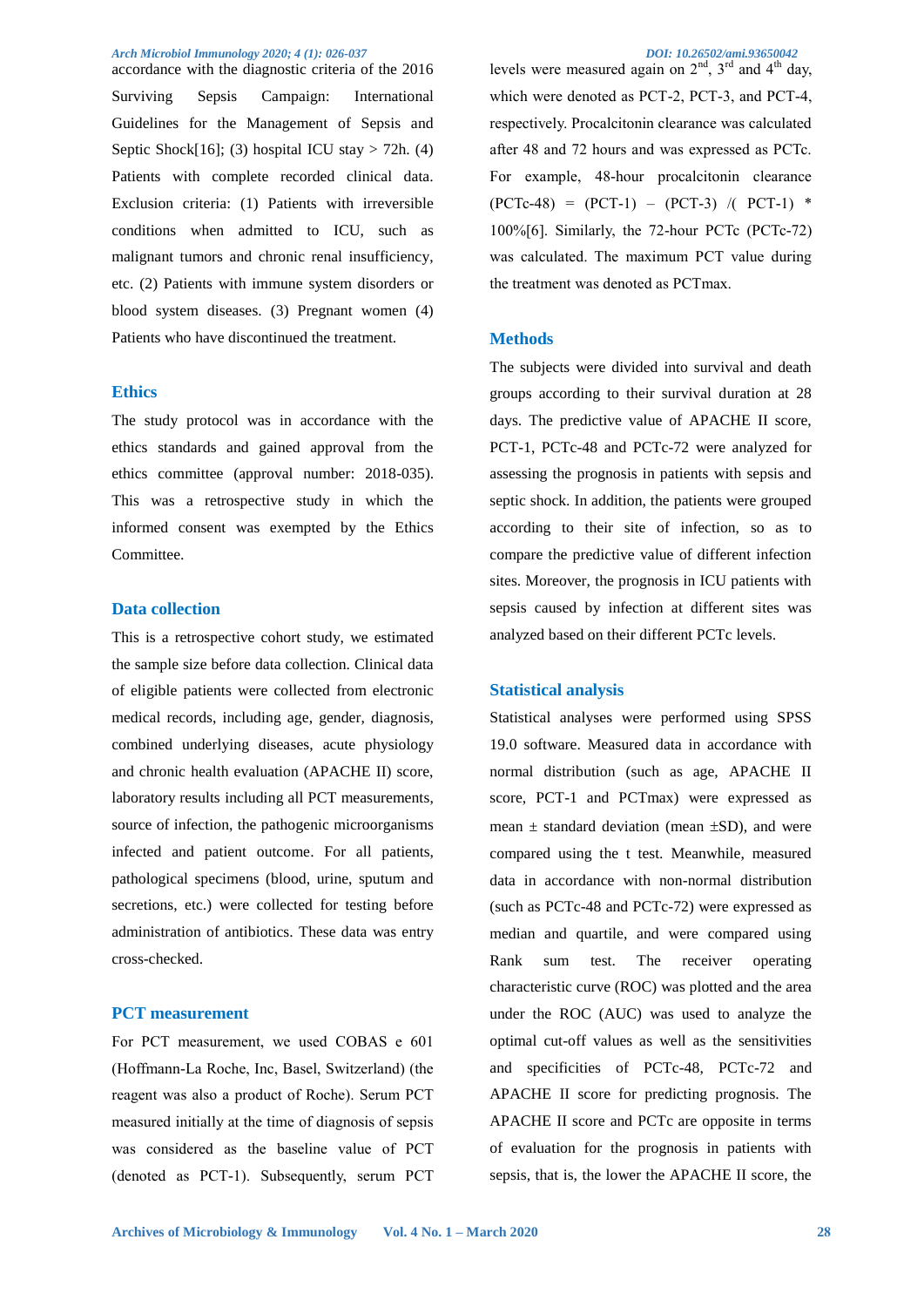lower the risk of death, while the higher the PCTc, the lower the risk of death. We used 100-APACHE II score to represent the predictive value of APACHE II score to develop the ROC curve. Factors with statistical significance by univariate analysis were included in the logistic regression analysis and investigated the influencing factors affecting the prognosis of ICU patients with sepsis by adopting the forward (Forward: LR) method (inclusion criteria 0.05, exclusion criteria 0.10). P<0.05 was considered statistically significant.

#### **Results**

#### **Clinical and demographic data of patients**

Clinical and demographic data of 138 patients were analyzed, which included 79 cases of sepsis and 59 cases of septic shock. The overall 28-day mortality rate was 23.2% (32/138). The age, gender, APACHE II score, combined underlying diseases, infection site, and pathogenic microorganisms causing the disease in the survival and death groups are shown in Table 1. There were no significant differences in age, gender, and combined underlying diseases between the two groups (all

comparable.

As shown in Table 1, the APACHE II score of the death group was higher than that of the survival group, and the difference was statistically significant  $(P=0.007)$ , which suggested that the APACHE II score has predictive prognostic value for evaluation in patients with sepsis. Meanwhile, there were no significant difference in PCT-1 and PCTmax between the two groups (all P $>0.05$ ), which indicated that the PCT-1 and PCTmax have poor predictive value for prognostic evaluation in patients with sepsis.

We have compared the two groups in terms of the pathogens causing sepsis, such as Gram positive cocci, Gram negative bacilli, fungi, non-cultivable bacteria and multiple bacterial infections  $(\geq 2)$ pathogenic microorganisms were cultured). The results showed that there was no significant difference in prognosis between the two groups  $(P=0.744)$ , suggesting that the pathogens causing sepsis has no relation to the prognosis in patients (Table 1).

| <b>Indicator</b>      | Survival $(n=106)$ | Death $(n=32)$    | Total $(n=138)$   | P value     |
|-----------------------|--------------------|-------------------|-------------------|-------------|
|                       |                    |                   |                   |             |
| Age (years)           | $72.6 \pm 14.25$   | $75.09 \pm 13.36$ | $73.18 \pm 14.04$ | $P=0.381$   |
|                       |                    |                   |                   |             |
| Gender                |                    |                   |                   | $P=0.493$   |
|                       |                    |                   |                   |             |
| Male                  | 59(55.7)           | 20(62.5)          | 79 (57.2)         |             |
|                       |                    |                   |                   |             |
| Female                | 47(44.3)           | 12(37.5)          | 59 (42.8)         |             |
|                       |                    |                   |                   |             |
| Sepsis                | 64(60.4)           | 15(46.9)          | 79 (57.2)         |             |
|                       |                    |                   |                   |             |
| Septic shock          | 42 (39.6)          | 17(53.1)          | 59 (42.8)         |             |
|                       |                    |                   |                   |             |
| <b>APACHE II</b>      | $18.52 \pm 8.46$   | $23.09 \pm 7.60$  |                   | $P = 0.007$ |
|                       |                    |                   |                   |             |
| PCT-1 $(ng/ml)$       | $47.28 \pm 37.25$  | $35.03 \pm 42.09$ |                   | $P=0.116$   |
|                       |                    |                   |                   |             |
| PCT $max$ ( $ng/ml$ ) | $48.27 \pm 37.11$  | $43.74 \pm 40.69$ |                   | $P=0.555$   |
|                       |                    |                   |                   |             |
|                       |                    |                   |                   |             |

**Table 1.** General characteristics of patients in two groups n(%)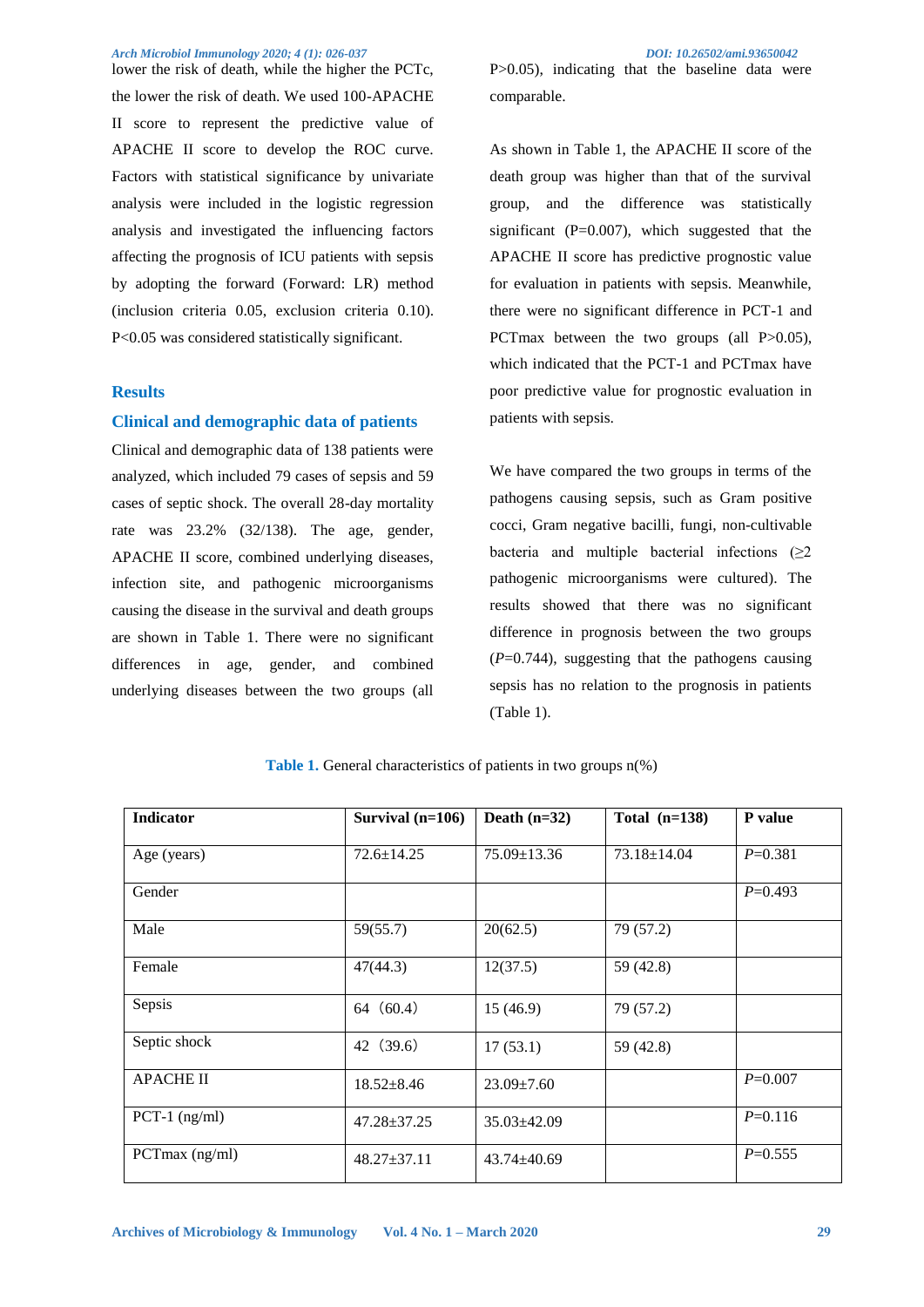| Arch Microbiol Immunology 2020; 4 (1): 026-037<br>DOI: 10.26502/ami.93650042 |           |          |           |             |  |
|------------------------------------------------------------------------------|-----------|----------|-----------|-------------|--|
| Classification<br>of underlying                                              |           |          |           | $P=0.110$   |  |
| diseases                                                                     |           |          |           |             |  |
| Cardio-cerebrovascular diseases                                              | 25(23.6)  | 8(25.0)  | 33 (23.9) |             |  |
| <b>Diabetes</b>                                                              | 24(22.6)  | 3(9.4)   | 27(19.6)  |             |  |
| Tumour                                                                       | 9(8.5)    | 7(21.9)  | 16(11.6)  |             |  |
| No underlying diseases                                                       | 48 (45.3) | 14(43.8) | 62(44.9)  |             |  |
| Pathogen                                                                     |           |          |           | $P = 0.744$ |  |
| Gram positive cocci                                                          | 7(6.6)    | 3(9.4)   | 10(7.3)   |             |  |
| Gram negative bacilli                                                        | 47(44.3)  | 13(40.6) | 60(43.5)  |             |  |
| Fungi                                                                        | 0(0.0)    | 3(9.4)   | 3(2.2)    |             |  |
| Non-cultivable bacteria                                                      | 32(30.2)  | 7(21.9)  | 39(28.3)  |             |  |
| Multiple bacterial infections                                                | 20(18.9)  | 6(18.8)  | 26(18.83) |             |  |

**APACHE II:** Acute Physiology and Chronic Health Evaluation score; PCT-1 (ng/ml): PCT value at the time of diagnosis of sepsis; PCTmax (ng/ml): maximum PCT value during the treatment.

There were statistically significant differences in PCTc-48 and PCTc-72 between the two groups (*P*<0.001), which indicated that both PCTc-48 and PCTc-72 are predictive values for prognostic evaluation of patients with sepsis (Table 2). For evaluation of the prognosis in patients with sepsis, in terms of the predictive values of PCTc-48 and PCTc-72, ROC curve was plotted and analyzed (Figure 1 and Table 3). The analysis showed that all of the PCTc-48, PCTc-72, and 100-APACHE II score had good predictive value for evaluation of prognosis in patients with sepsis, but the predictive value of PCTc-48 and PCTc-72 was better than the APACHE II score. The optimal cut-off values, sensitivity and specificity for PCTc-48 to predict prognosis were respectively 42.24%, 0.703 and 0.821, and the AUC of ROC was 0.811, 95% CI (0.724, 0.898), whereas the optimal cut-off value, sensitivity and specificity for PCTc-72 to predict prognosis were respectively 60.84%, 0.747 and 0.750, and the AUC of ROC was 0.818, 95% CI (0.734, 0.902).

#### **Table 2.** Comparisons of PCTc-48 and PCTc-72 between the two groups

| <b>Indicator</b>     | n   | <b>Survival group</b> | n  | Death group           |         |
|----------------------|-----|-----------------------|----|-----------------------|---------|
| PCT <sub>c</sub> -48 | 104 | 57.51 (36.06, 70.73)  | 32 | $6.6$ (-35.33, 43.93) | < 0.001 |
| PCT <sub>c</sub> -72 | 91  | 77.47 (59.84, 86.31)  | 28 | 22.30 (-62.38, 63.44) | < 0.001 |

- PCTc-48: procalcitonin clearance after 48h
- PCTc-72: procalcitonin clearance after 72h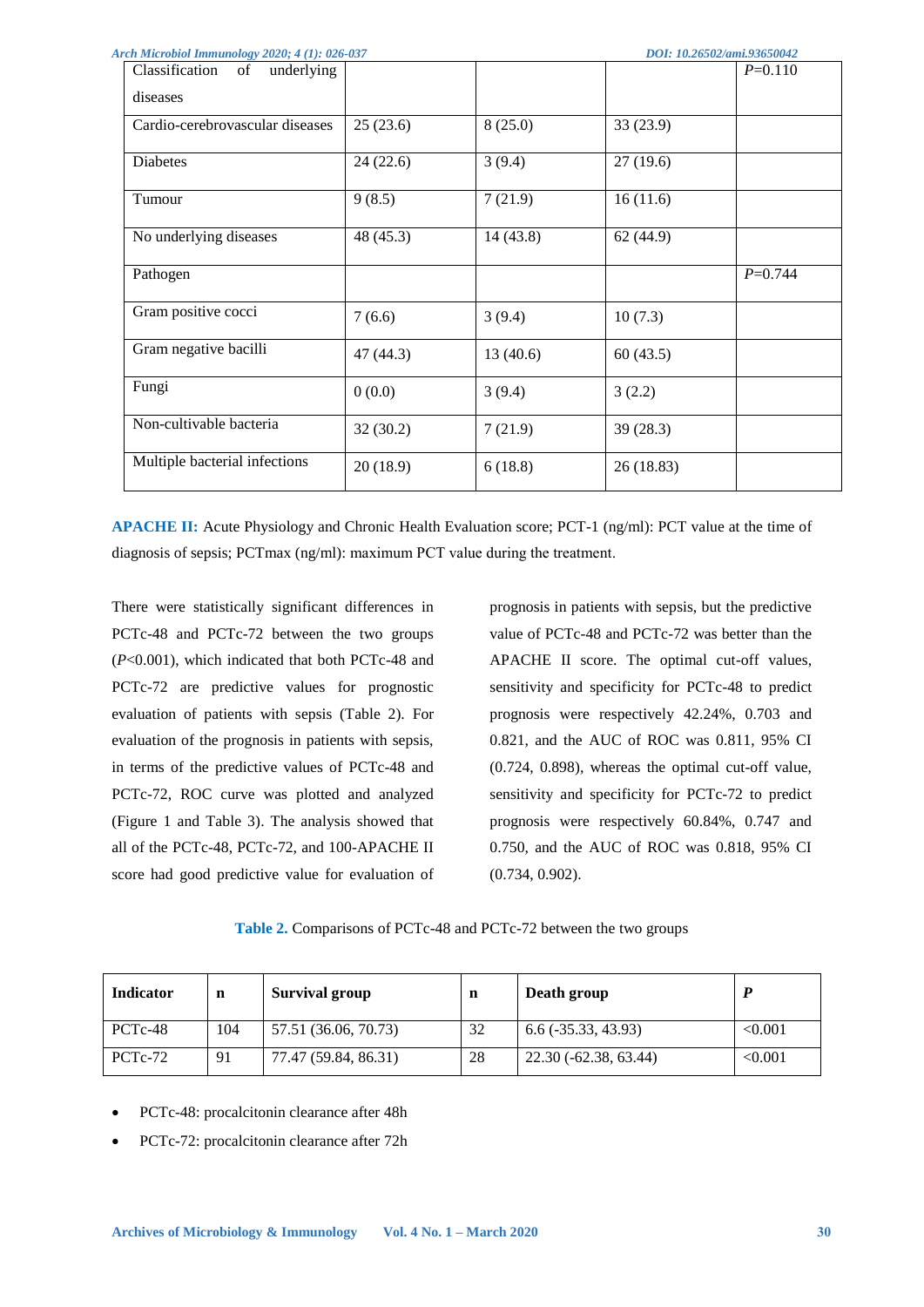#### **Table 3.** The predictive value of PCTc-48, PCTc-72 and 100-APACHE II score for prognostic evaluation in

patients with sepsis

|                                                         |       |                | 95% CI                | <b>Cut-off</b> |             |                    | <b>Positive</b>                    | <b>Negative</b> | Youden |
|---------------------------------------------------------|-------|----------------|-----------------------|----------------|-------------|--------------------|------------------------------------|-----------------|--------|
| Indicator AUC                                           |       | Lower<br>limit | <b>Upper</b><br>limit | $(\%)$         | Sensitivity | <b>Specificity</b> | predictive value predictive<br>(%) | value $(\% )$   | index  |
| PCT <sub>c</sub> -48                                    | 0.811 | 0.724          | 0.898                 | 42.24          | 0.703       | 0.821              | 80.72                              | 77.78           | 0.525  |
| $PCTc-72$                                               | 0.818 | 0.734          | 0.902                 | 60.84          | 0.747       | 0.750              | 94.03                              | 76.92           | 0.497  |
| $100 -$<br>APACHE $ 0.669\rangle$<br>$\mathbb{I}$ score |       | 0.557          | 0.781                 | 77.50          | 0.736       | 0.607              | 66.67                              | 43.90           | 0.343  |

The cut-off value refers to the value corresponding to the largest Yoden index

Yoden index = sensitivity + specificity  $-1$ 

PCTc-48: procalcitonin clearance after 48h; PCTc-72: procalcitonin clearance after 72h; APACHE II: Acute Physiology and Chronic Health Evaluation score.



#### **Figure legends**

**Figure 1:** Receiver operating characteristic curves of PCTc-48, PCTc-72, and 100-APACHE II. PCTc-48: procalcitonin clearance after 48h; PCTc-72: procalcitonin clearance after 72h; APACHE II: Acute Physiology and Chronic Health Evaluation score.

In terms of the site of infection leading to sepsis, there were 48 cases (34.8%) in the lungs, 62 cases (44.9%) in the abdomen (including gastrointestinal infections and biliary system infections), 24 cases in the urinary system (17.4%) and 4 cases (2.9%) in other parts (including skin and soft tissue

infections, unclear source of infection). Based on the site of infection, the patients were divided into different sub-groups such as pulmonary infection, abdominal infection and urinary system infection groups. Patients with infection at other sites were excluded due to small number of cases (they were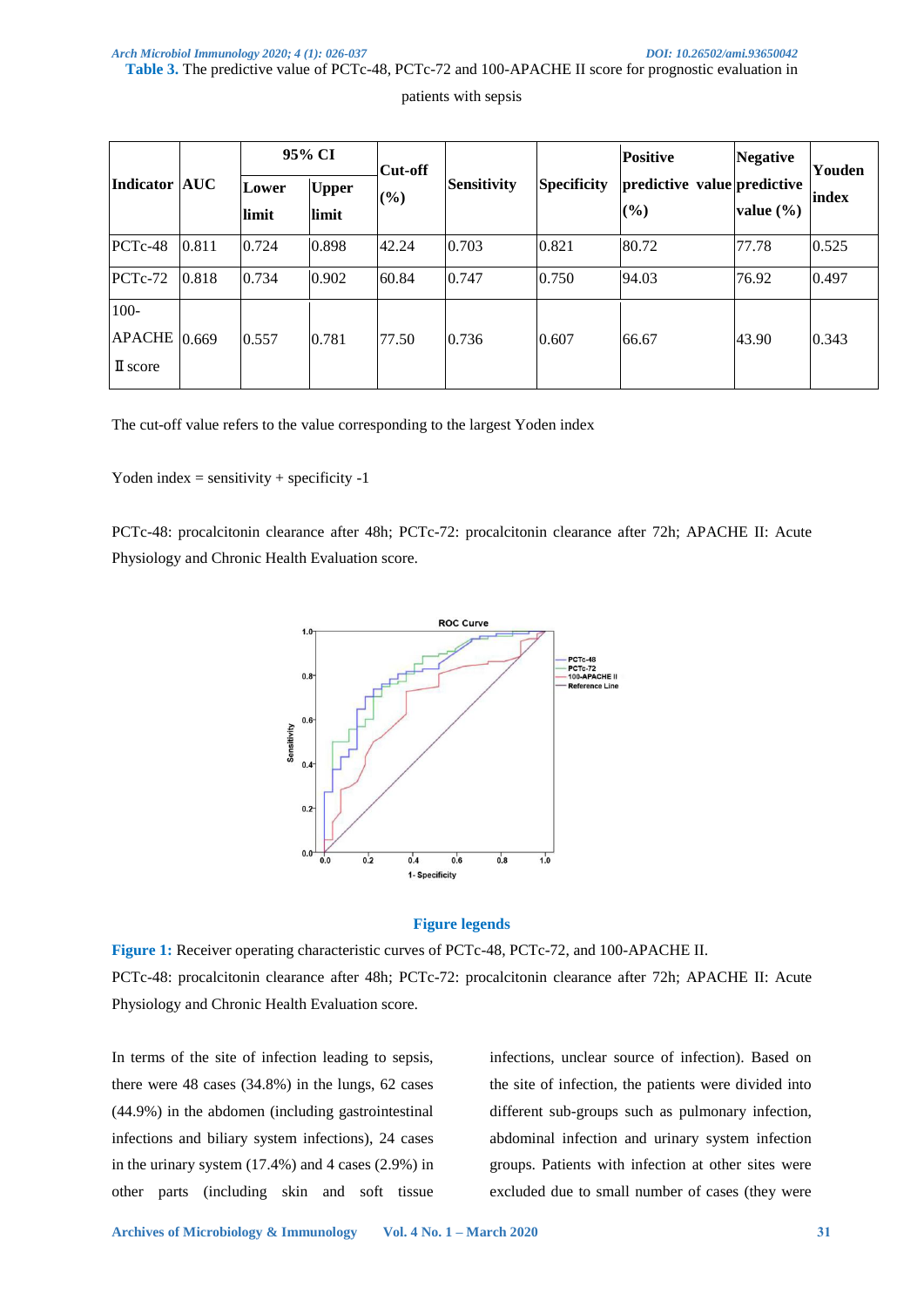excluded in other statistical analyses in the present study as well). Statistical analysis of these subgroups showed that there was significant difference (P<0.001) in prognosis among patients with sepsis caused by infection at different sites, of which patients with urinary system infection showed the best prognosis, and those with pulmonary infection

had the worst prognosis. Multiple comparisons revealed that there was significant difference in prognosis between patients with infection at lung and urinary system (P<0.05), and between lung and abdomen (P<0.001), while there was no significant difference between patients with infection at abdomen and urinary system (P>0.05) (Table 4).

| <b>Table 4.</b> Comparison of prognosis between different infection sites n (%) |  |  |  |  |  |  |
|---------------------------------------------------------------------------------|--|--|--|--|--|--|
|---------------------------------------------------------------------------------|--|--|--|--|--|--|

| <b>Indicator</b>            | <b>Survival</b><br>$(n=103)$ | Death $(n=31)$ | $Sum (n=138)$ | $\bm{P}$ |
|-----------------------------|------------------------------|----------------|---------------|----------|
| Lung <sup>a</sup>           | 27(56.25)                    | 21 (43.75)     | 48 (100.00)   | < 0.001  |
| Abdomen <sup>b</sup>        | 54 (87.1)                    | 8 (12.9)       | 62(100.00)    |          |
| Urinary system <sup>c</sup> | 22(91.67)                    | 2(8.33)        | 24 (100.00)   |          |
| Total                       | 103 (76.87)                  | 31 (23.13)     | 134 (100.00)  |          |

Note: A significant difference existed between a and c (*P*<0.05), a and b (*P*<0.001) and b and c (*P*>0.05).

As shown in Table 4, there is significant difference in prognosis among patients with sepsis caused by infection at different sites. We further compared PCTc among patients with sepsis caused by infection at different sites, and the results (Table 5) revealed that there was significant difference in PCTc (including PCTc-48 and PCTc-72) among patients with sepsis caused by infection at different sites (all  $P < 0.05$ ).

**Table 5.** Comparison of PCTc among patients with sepsis caused by infection at different sites

| <b>Infection site</b> | <b>PCTc-48</b>   | <b>PCTc-72</b>   |
|-----------------------|------------------|------------------|
| Lung                  | 0.33(0.01, 0.58) | 0.59(0.17, 0.75) |
| Abdomen               | 0.54(0.36, 0.68) | 0.78(0.62, 0.88) |
| Urinary system        | 0.59(0.00, 0.67) | 0.79(0.41, 0.86) |
| P Value               | 0.010            | 0.006            |

**PCTc:** procalcitonin clearance; PCTc-48: procalcitonin clearance after 48h; PCTc-72: procalcitonin clearance after 72h

Multivariate logistic regression analysis was conducted to determine whether PCTc is an independent risk factor for the prognosis in ICU patients with sepsis. As to PCTc-48, death was considered as a dependent variable, and factors that were confirmed statistically significant in univariate analysis (PCTc-48, site of infection) were enrolled into multivariate logistic regression analysis. The results showed that factors with statistical significance included: PCTc-48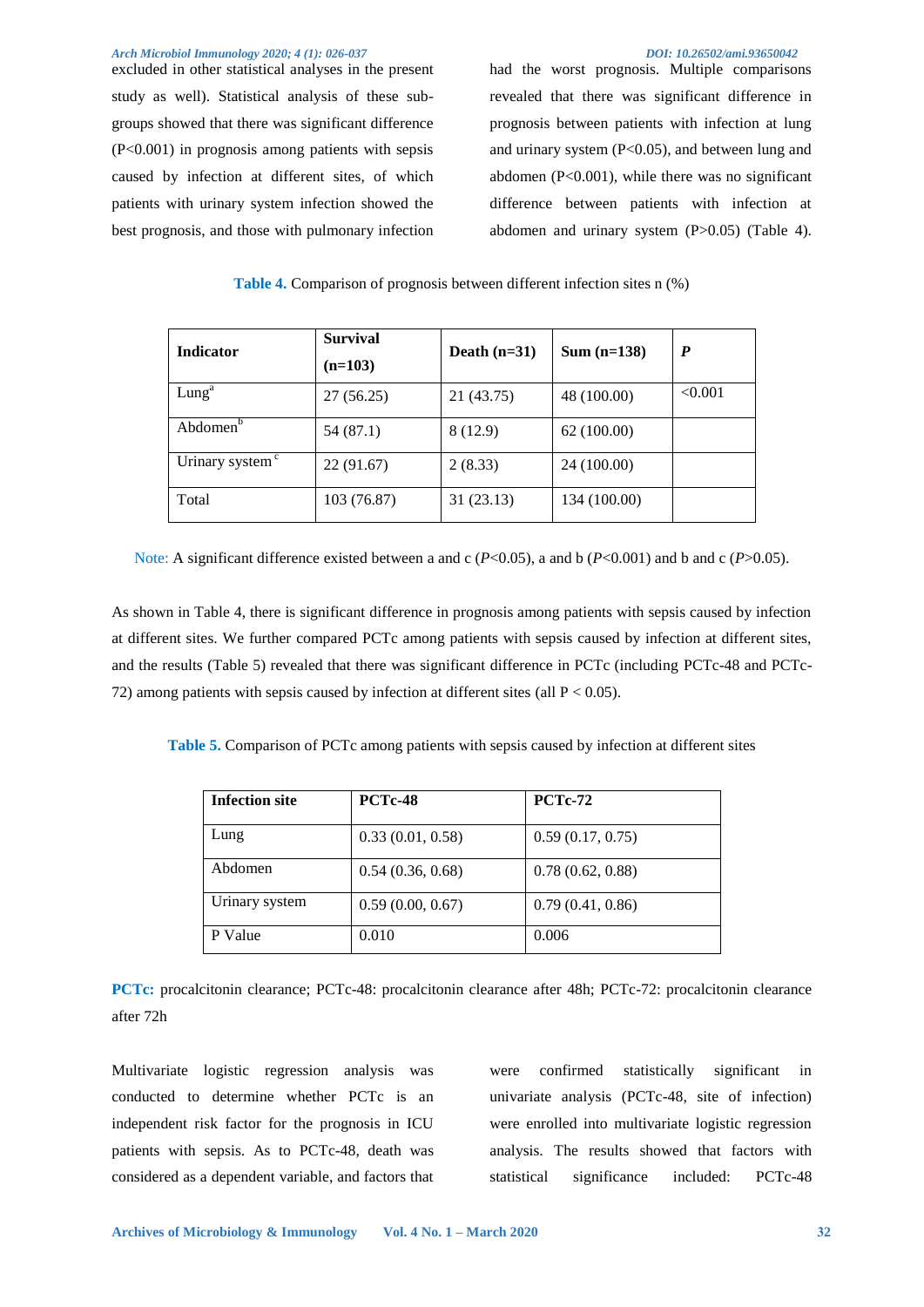(OR=0.253, 95% CI (0.102, 0.629)), pulmonary infection (OR=12.136, 95% CI (1.648, 89.354)) and abdominal infection (OR=2.928), 95% CI (0.372, 23.017) by considering the urinary system infection as the control. Therefore, after controlling other influencing factors, PCTc-48 remained as the main factor affecting the prognosis in ICU patients with sepsis and is also regarded as a protective factor, where the higher the PCTc, the greater the

chances of survival. At the same time, compared with other sites, pulmonary infection is a major factor affecting the prognosis of ICU patients with sepsis(Table 6). The same results were also obtained in the analysis of PCTc-72 as an independent risk factor affecting the prognosis in ICU patients with sepsis, which were more convincing than PCTc-48 (Table 7).

**Table 6.** Multivariate logistic regression analysis of factors affecting prognosis in ICU patients with sepsis (PCTc-48 as an independent risk factor)

| <b>Indicator</b>                | <b>P</b> value | <b>OR</b> | 95% CI. for OR |              |  |
|---------------------------------|----------------|-----------|----------------|--------------|--|
|                                 |                |           | Lower          | <b>Upper</b> |  |
| PCT <sub>c</sub> -48            | 0.003          | 0.253     | 0.102          | 0.629        |  |
| Infection site (urinary system) | 0.003          |           |                |              |  |
| Infection site (lung)           | 0.014          | 12.136    | 1.648          | 89.354       |  |
| Infection site (abdomen)        | 0.307          | 2.928     | 0.372          | 23.017       |  |
| Constant                        | 0.010          | 0.085     |                |              |  |

PCTc-48: procalcitonin clearance after 48h; OR: odds ratio; 95% CI: 95% confidence interval.

**Table 7.** Multivariate logistic regression analysis of factors affecting prognosis in ICU patients with sepsis (PCTc-72 as an independent risk factor).

| <b>Indicator</b>                | <b>P</b> value | <b>OR</b> | 95% C.I. for OR |              |
|---------------------------------|----------------|-----------|-----------------|--------------|
|                                 |                |           | Lower           | <b>Upper</b> |
| PCT <sub>c</sub> -72            | 0.001          | 0.147     | 0.047           | 0.457        |
| Infection site (urinary system) | 0.001          |           |                 |              |
| Infection site (lung)           | 0.009          | 38.504    | 2.501           | 592.838      |
| Infection site (abdomen)        | 0.192          | 6.656     | 0.387           | 114.603      |
| Constant                        | 0.013          | 0.046     |                 |              |

PCTc-72: procalcitonin clearance after 72h; OR: odds ratio; 95% CI: 95% confidence interval.

#### **Discussion**

Sepsis and its complications are the leading causes of ICU death. Although the Surviving Sepsis Campaign[16] has brought substantial improvements to the patient's survival, it has failed to include markers that could identify the prognosis

in patients. In this study, we have continuously analyzed the PCT concentrations and PCTc was calculated as a biomarker in patients with sepsis, so as to determine the prognosis in patients at an early stage. We found that both PCTc-48 and PCTc-72 had good predictive value for prognostic evaluation in patients with sepsis. Simultaneoulsy, we found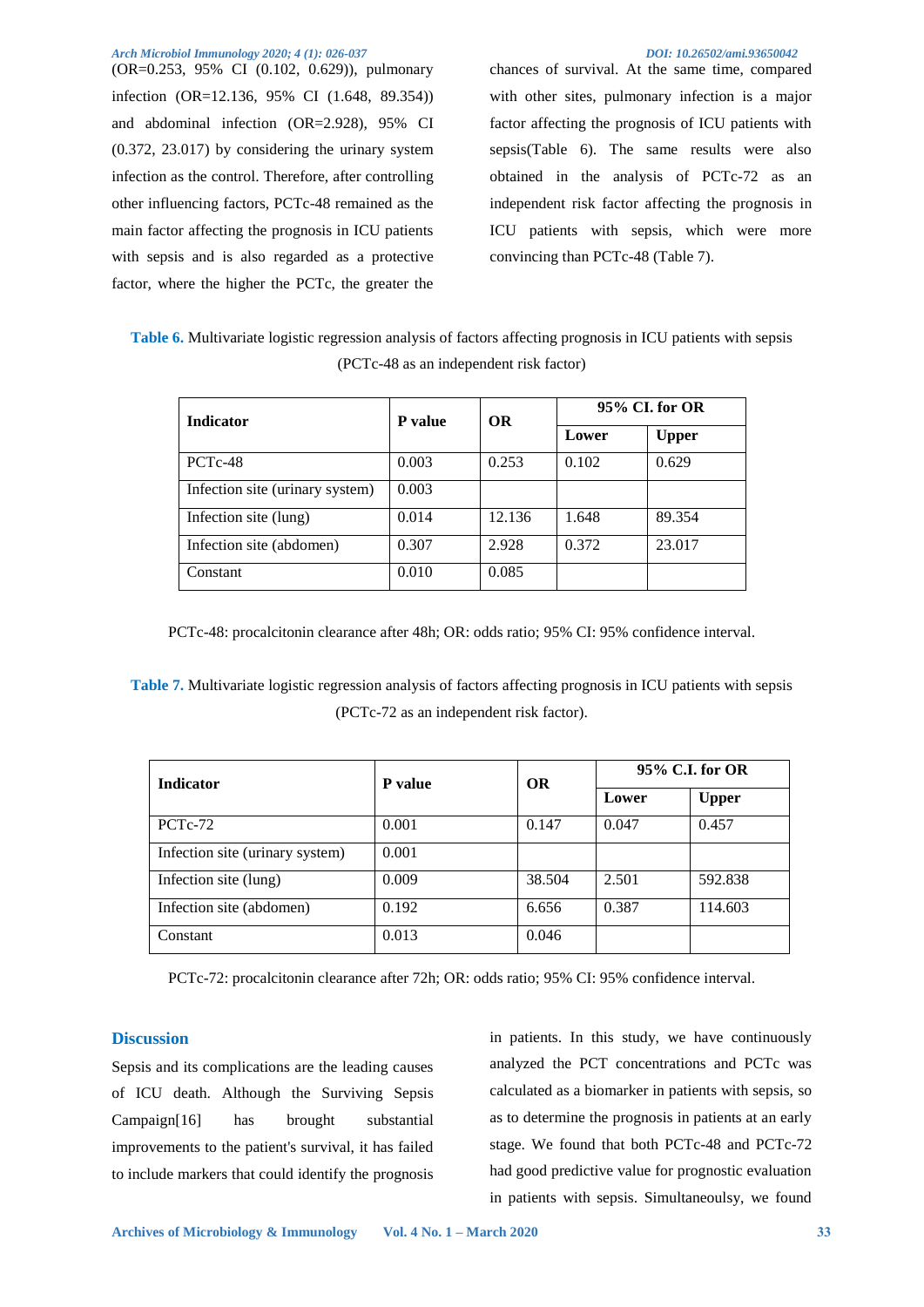that both PCTc and the site of infection leading to sepsis were risk factors for the prognosis in patients with sepsis, of which patients with pulmonary infection in had worst prognosis compared with urinary tract infection and abdominal infection.

Currently, many indicators are commonly used to evaluate the conditions of critically ill patients. Among them, the APACHE II score is a commonly used clinical evaluation index for the severity of ICU patients. The results of this study also found that the APACHE II score of patients in the death group was significantly higher than that in the survival group  $(P=0.007)$ , which was consistent with previous reports[17]. In the meantime, a prospective observational study revealed that the initial SOFA score and the ΔSOFA score (the difference between the SOFA score on the third day after treatment and the SOFA score at admission) were confirmed to be accurate predictors for prognosis in patients with severe sepsis and septic shock[10]. PCT was considered as a special biomarker for bacterial infections with enhanced sensitivity and specificity for the diagnosis and prognosis of sepsis[18, 19]. A number of studies have shown that a singlemonitoring of PCT level is not well correlated with the prognosis in patients with sepsis[20, 21]. This could be verified through the results in the present study, which clearly indicated that the baseline PCT and the maximum PCT had poor prognostic evaluation in patients with sepsis. Additionally, the specific kinetics of PCT in inflammatory response induced by sepsis shows a peak at 6-24 hours, a half-life of about 24-35 hours, and followed by a decline, which is almost unaffected by renal functions[22]. Hence, dynamic monitoring of PCT trends can be an effective indicator for evaluation of prognosis in patients with sepsis[18, 23-25]. A retrospective study involving 156 sepsis patients in two ICU centers in the United States showed that, PCT changes were independently associated with hospital mortality during 72 hours of ICU stay[26].

Most of the previously published studies had focused on the relationship between PCTc-48, PCTc-72 and prognosis, without including PCTc-24, which was associated with the kinetic characteristics of PCT as mentioned above. Therefore, we also investigated the relationship between PCTc-48, PCTc-72 and prognosis. J.C Ruiz-Rodrígueza *et al.* have proposed the importance of continuous monitoring of PCT concentrations in patients with septic shock and multiple organ failure. They were the pioneer to develop the concept of procalcitonin clearance (PCTc) as a biomarker for timely evaluation of prognosis in patients with septic shock, and also put forward that a 48-hour PCTc of greater than 50% was associated with a good prognosis[14]. A large-scale multi-center MOSES (multicenter procalcitonin MOnitoring SEpsis) study in the United States found that a 80% reduction in PCT concentration within 4 days after admission was an important independent prognostic factor for sepsis, where the 28-day all-cause mortality rate of ineligible patients was two times that of eligible patients[19]. Philipp Schuetz *et al.* have reported that, the predictive value by kinetics of PCT during the first 72 hours of ICU therapy in patients with sepsis exceeded that of clinical risk scoring. Moreover, they also proposed that the dynamic monitoring of PCT could help doctors to timely take decision on whether to continue the intensive therapy or shift from ICU to ward[26]. Therefore, determining the optimal cut-off value of PCTc is meaningful and mandatory. Investigation by Schuetz *et al.*[26] revealed that a cut-off value of an 80% decline in PCT within 72 hours was associated with a sudden increase in mortality (9.5 vs 47.8%), with a negative predictive value of 0.90 and a sensitivity of 0.91. Suberviola *et al.*[27] have also showed the optimal threshold of 70% for PCTc-72 in predicting survival. In this study, we have confirmed that both PCTc-48 and PCTc-72 showed good predictive value for evaluation of the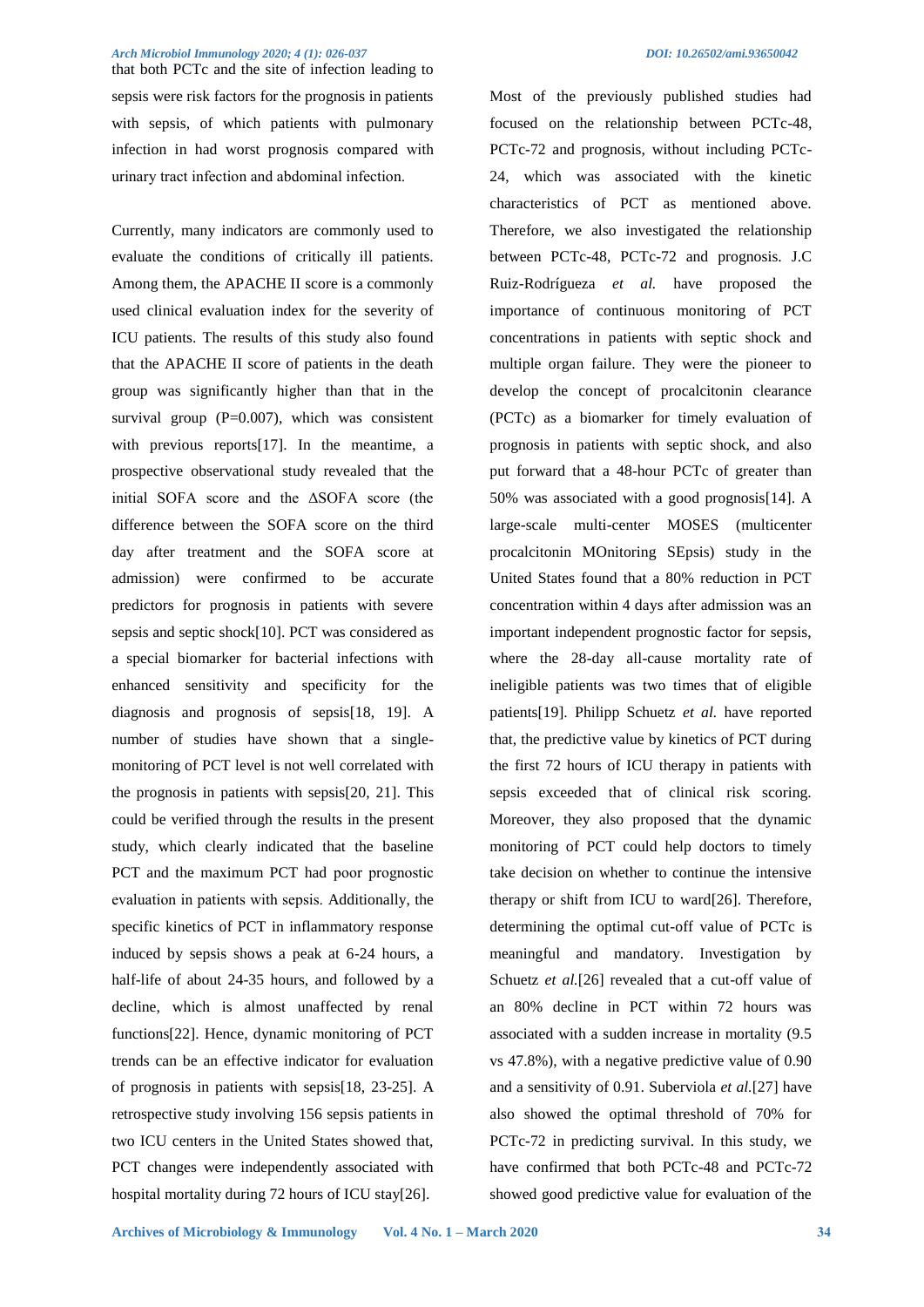prognosis in patients with sepsis, and could be used as prognostic predictors for patients with sepsis with cut-off values of 42.24% and 60.84%, respectively. However, these cut-off values were lower than those reported in literature, which might be due to smaller number of septic shock patients included in this study.

In addition, we found that pathogenic microorganisms causing sepsis were not associated with the prognosis in patients with sepsis, while the site of infection leading to sepsis was directly associated with the prognosis. Patients with urinary system infections showed the best prognosis, and those with pulmonary infections showed the worst prognosis  $(P<0.001)$ . In order to avoid the influence of pathogen type between different infected sites, we made further statistical analysis and the results showed that no difference in pathogen types between different infection sites(*P=*0.694). Moreover, a statistically significant difference in PCTc among patients with infection at different sites (all P<0.05) were also observed. In the present study, multivariate logistic regression analysis also found that PCTc and the site of infection leading to sepsis were two important factors influencing the prognosis in ICU patients with sepsis. At present, the correlation of site of infection and pathogens with prognosis in sepsis patients has not been explored.

Through this study, we confirmed that the initial and maximum concentration of PCT is of no prognostic value, and that PCTc-48 and PCTc-72 are greatly associated with the prognosis in patients with sepsis. But, there are limitations in the present study. First and foremost, our sample size was small, and the survival and death groups had imbalanced number of cases, which might have resulted in the possibility of bias. Second, this was a single-center study, and the results were subjected to confirmation by large-scale multicenter prospective studies. Third, some

patients had self-administration of antibiotics before admitting the ICU, which definitely had a certain impact on their PCT levels.

#### **Conclusion**

In summary, PCTc has a good value for prognostic evaluation of the patients with sepsis. PCTc-48 and PCTc-72 with optimal cut-off values of 42.24% and 60.84%, respectively, can be considered as prognostic predictors for patients with sepsis during the treatment, with enhanced clinical applications. In addition, sepsis patients with pulmonary infection showed the worst prognosis compared with urinary tract infection and abdominal infection. Hence, we concluded that both PCTc and site of infection are risk factors for prognosis in ICU patients with sepsis.

**Other Information Funding sources**  None.

**Acknowledgement** 

None.

#### **Conflicts of Interest**

All authors declare that they have no any conflict of interests.

#### **Data Availability**

The datasets used and/or analyzed during the current study are available from the corresponding author on reasonable request.

#### **Reference**

- 1. Singer M, Deutschman CS, Seymour CW, et al. The third international consensus definitions for sepsis and septic shock (Sepsis-3). Jama 315 (2016): 801-810.
- 2. Esper AM, Martin GS. Extending international sepsis epidemiology: the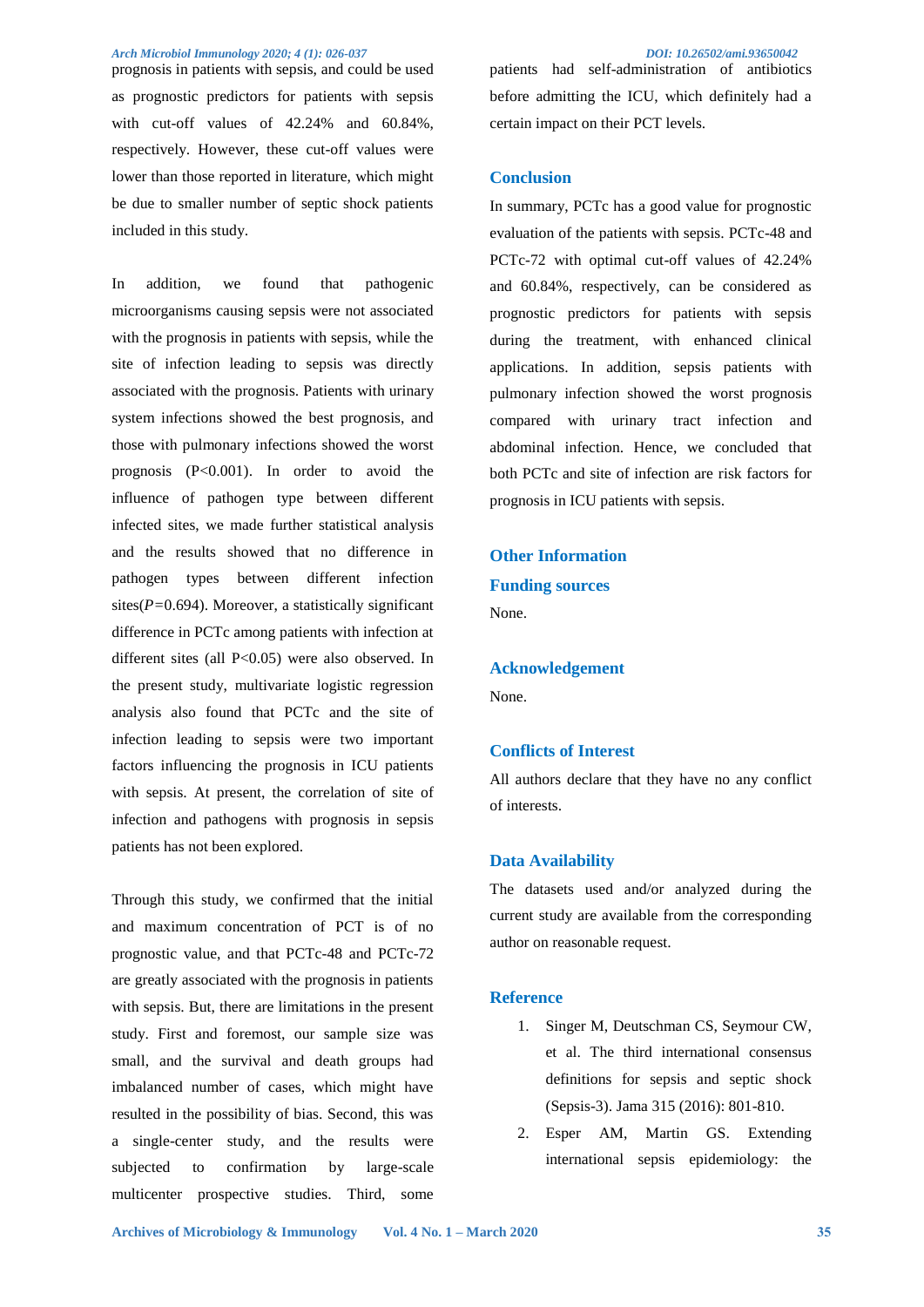impact of organ dysfunction. Critical care 13 (2009): 120.

- 3. Rangel-Frausto MS, Pittet D, Costigan M, et al. The natural history of the systemic inflammatory response syndrome (SIRS): a prospective study. Jama 273 (1995): 117-123.
- 4. Brun-Buisson C. The epidemiology of the systemic inflammatory response. Intensive care medicine 26 (2000): S064-S074.
- 5. Angus DC, Linde-Zwirble WT, Lidicker J, et al. Epidemiology of severe sepsis in the United States: analysis of incidence, outcome, and associated costs of care. Critical care medicine 29 (2001): 1303- 1310.
- 6. Campaign SS, Dellinger RP, Levy MM, et al. International guidelines for management of severe sepsis and septic shock: 2012. Crit Care Med 41 (2013): 580-637.
- 7. Garnacho-Montero J, Huici-Moreno MJ, Gutiérrez-Pizarraya A, et al. Prognostic and diagnostic value of eosinopenia, Creactive protein, procalcitonin, and circulating cell-free DNA in critically ill patients admitted with suspicion of sepsis. Critical care 18 (2014): R116.
- 8. Jain S, Sinha S, Sharma SK, et al. Procalcitonin as a prognostic marker for sepsis: a prospective observational study. BMC research notes 7 (2014): 458.
- 9. Assicot M, Bohuon C, Gendrel D, et al. High serum procalcitonin concentrations in patients with sepsis and infection. The Lancet 341 (1993): 515-518.
- 10. de Azevedo JR, Torres OJ, Beraldi RA, et al. Prognostic evaluation of severe sepsis and septic shock: procalcitonin clearance vs Δ Sequential Organ Failure Assessment. Journal of critical care 30 (2015): 219-e9.

- 11. Wacker C, Prkno A, Brunkhorst FM, et al. Procalcitonin as a diagnostic marker for sepsis: a systematic review and metaanalysis. The Lancet infectious diseases 13 (2013): 426-435.
- 12. Seligman R, Meisner M, Lisboa TC, et al. Decreases in procalcitonin and C-reactive protein are strong predictors of survival in ventilator-associated pneumonia. Critical Care 10 (2006): R125.
- 13. Jensen JU, Heslet L, Jensen TH, et al. Procalcitonin increase in early identification of critically ill patients at high risk of mortality. Critical care medicine 34 (2006): 2596-2602.
- 14. Ruiz-Rodríguez JC, Caballero J, Ruiz-Sanmartin A, et al. Usefulness of procalcitonin clearance as a prognostic biomarker in septic shock. A prospective pilot study. Medicina Intensiva (English Edition) 36 (2012): 475-480.
- 15. Suberviola B, Castellanos-Ortega A, González-Castro A, et al. Prognostic value of procalcitonin, C-reactive protein and leukocytes in septic shock. Medicina Intensiva (English Edition) 36 (2012): 177-184.
- 16. Rhodes A, Evans LE, Alhazzani W, et al. Surviving sepsis campaign: international guidelines for management of sepsis and septic shock: 2016. Intensive care medicine 43 (2017): 304-377.
- 17. Jiang L, Feng B, Gao D, et al. Plasma concentrations of copeptin, C-reactive protein and procalcitonin are positively correlated with APACHE II scores in patients with sepsis. Journal of International Medical Research 43 (2015): 188-195.
- 18. Lipinska-Gediga M, Mierzchata-Pasierb M, Durek G. Procalcitonin kinetics– prognostic and diagnostic significance in